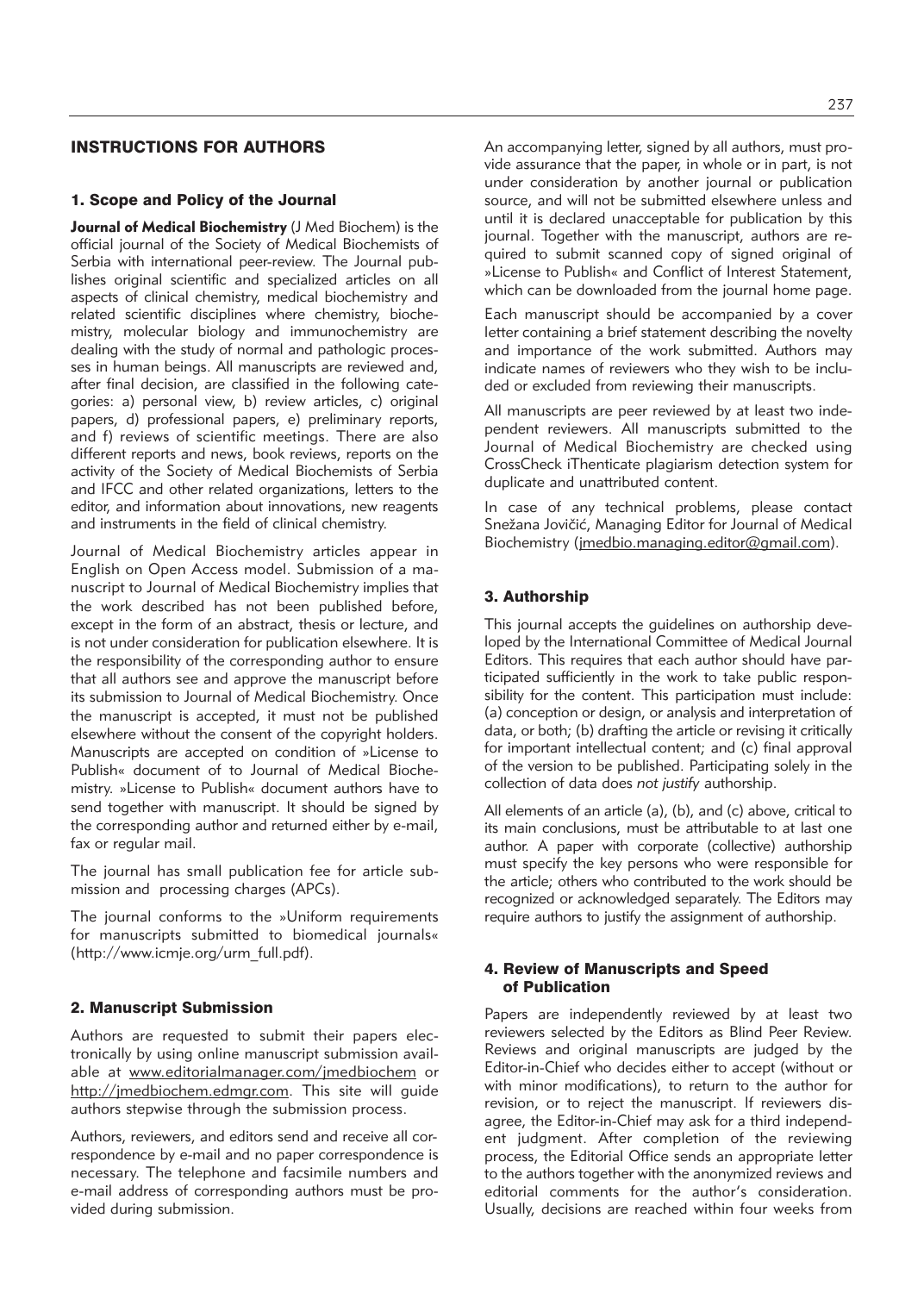the submission date. When papers are accepted subject to revision, the revised manuscript must be returned within approx. one month. Revised articles are re-evaluated by the Editor-in-Chief who decides to accept or to submit to a second review. It is the aim of the Journal to publish papers within six months after their receipt by the Editor-in-Chief.

The author will receive first proofs for correction. Manuscripts are not returned.

## 5. Preparation of Manuscripts

The complete manuscript, including enclosures should be prepared according to instructions given in this section.

Manuscripts must be written in clear and concise English language. The manuscript should be written in the third person avoiding the passive voice. Please have your text proofread by an native English speaker before you submit it for consideration. Either British or American spelling is acceptable. At the proofreading stage, changes other than correction of printer's errors will be charged to the authors.

Type the manuscript (including table legends, figure legends and references) double-spaced using 12 font size on one page of A4 or 81/2×11'' paper. Number the pages consecutively (with the title page being page 1) and leave 2.5 cm margins on all sides. Avoid footnotes in the text, use parentheses instead. Papers and reviews should usually occupy no more than eight printed pages; short communications, case reports and letters to the editor should not exceed four printed pages. Each full page of printed text corresponds to approximately 1400 words. Allow space for tables and illustrations within the page limit.

Manuscripts should be prepared in accordance with the guidelines below and should be sent online at http: //jmedbiochem.edmgr.com. The electronic copy of the manuscript should be saved as a Word for Windows (.doc) or Rich Text Format (.rtf) file. Manuscripts must be submitted using double line-spaced, unjustified text throughout, with headings and subheadings in bold case (not underlined). Press ENTER only at the end of a paragraph, list entry or heading.

Full length papers and technical reports should have Title Page, Summary, Keywords, List of Abbreviations, Introduction, Materials and Methods, Results, Discussion, Acknowledgements, if available, References, Tables and Figure legends.

**Short communications and case reports should** be subdivided into Summary, Keywords, List of Abbreviations, and a single section of main text without headings. Experimental procedures should be described in legends to figures or footnotes to tables. Acknowledgements and References should be presented as in full length papers.

Letters to the editor are arranged like short communications but without a Summary.

## Title page

The title page should include:

- 1. Short and informative title.
- 2. Names of all authors (with one name and forename of each author in full), followed by their affiliations: department, institution, city without postcode, country. If there is more than one institution involved, authors' names should be linked to the appropriate institutions by inserting consecutive numbers in superscript after relevant names. If required, lower case letters, in superscript after the name, should be used to indicate the present address.
- 3. Full name, mailing address, fax phone number and email address of the corresponding author to whom communications should be sent is typed at the bottom.
- 4. Running title containing 50 characters or less in length.

### Summary, Keywords and a list of non-standard abbreviations

The second page of the manuscript should contain Summary, Keywords and a list of non-standard abbreviations used in text, figures, tables, and figure and table legends.

A summary should be short and clear, typed on a separate sheet, and should contain no more than 250 words. It must be comprehensible to readers before they have read the paper. Reference citations must not appear in the abstract, abbreviations should be avoided.

The summary of the original articles, should be structured, including following: Background, Methods, Results and Conclusions. The abstract of the other article types should not be structured.

A short summary in the Serbian language should be typed on the separate sheet, beginning with a Serbian title. This is valid only for Serbian authors. Below the end of English and Serbian summaries provide up to six Key Words in alphabetical order separated by semicolon using the entries from Index Medicus for indexing purposes.

## Introduction

Introduction should be clear, pointing to the essence of the problem and the purpose of the study. References related to the problem discussed in the manuscript should be cited. Do not include data or conclusions from the work being reported.

### Materials and Methods

The experimental part should include a description of materials and methods used. If methods are widely known, they should not be described, but only references indicated. If the article deals with a new method or modified method, full description should follow. Methods used in statistical analyses should be indicated. Identify accurately all materials, substances, drugs and chemicals used.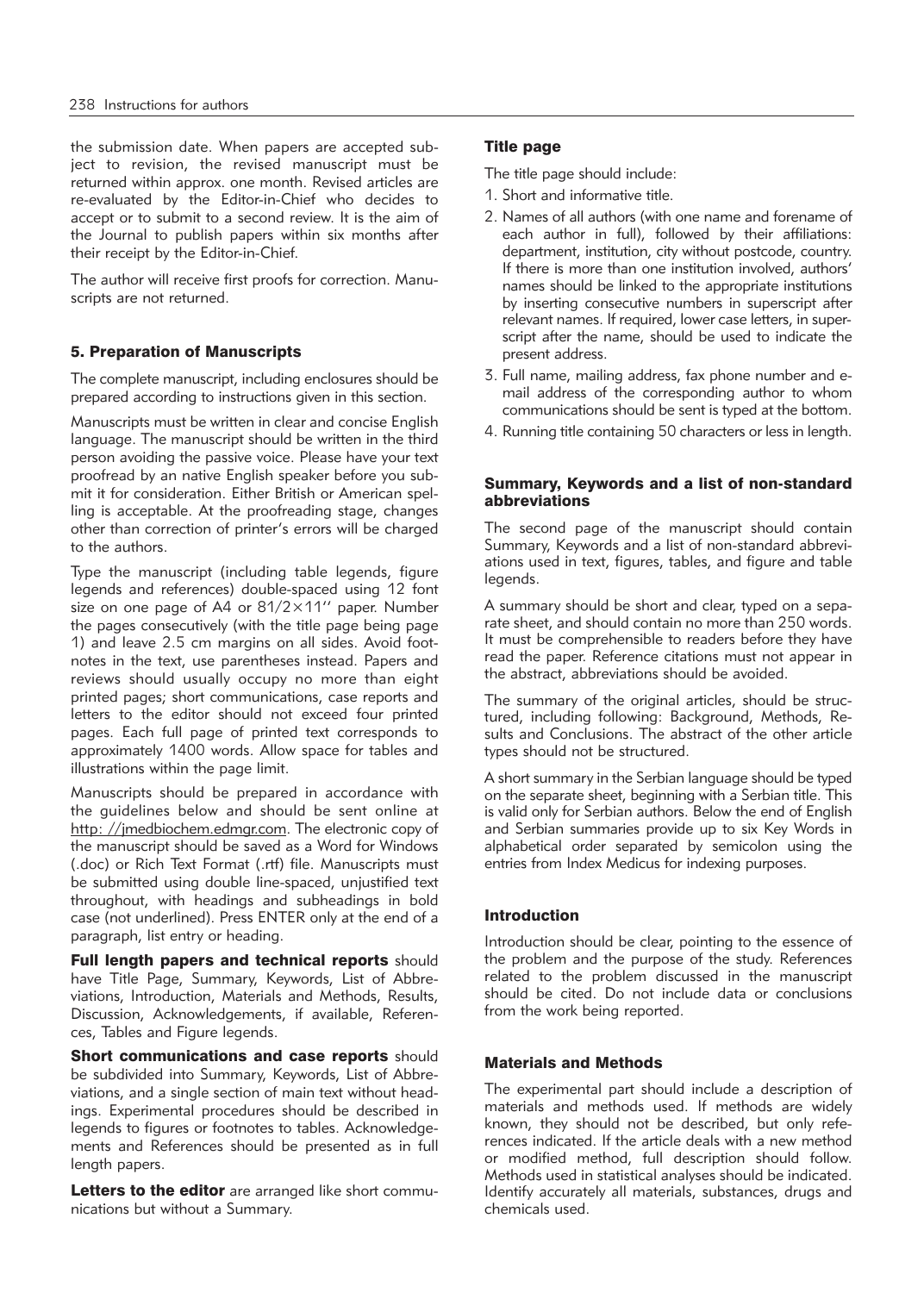**Ethics.** When reporting experiments on human subjects, manuscripts must include assurance that informed consent was obtained and that the study was performed in conformance with the Declaration of Helsinki ethical guidelines (http://ohsr.od.nih.gov/helsinki.php3) as reflected in *a priori* approval by the local institution's, regional or national, human research review committee. Do not use patients' names, initials, or hospital numbers, especially in any illustrative material. When reporting experiments on animals, indicate whether the national law on the care and use of laboratory animals was followed. Articles which do not give assurance of compliance with these principles will be rejected.

**Statistics.** Describe statistical methods with enough detail to enable a knowledgeable reader with access to the original data to verify the reported results. If preparing statistical data for publication, please read the journal's statistical guidelines or standard books. Specify any general computer programme used. When data are summarized in the results section, give the statistical methods used to analyze them.

#### **Results**

Results should be precise and clear, statistically processed and expressed according to the International System of Units (SI). Present in logical sequence the data generated using, as appropriate, tables and figures without duplication. Indicate the nature of data reduction and statistical procedures employed with appropriate references.

## **Discussion**

Results should be discussed and compared to reference results. Conclusions should be drawn on the basis of these comparisons. Indicate the conclusions that may be drawn and place them in the context of a critical appraisal of previous work. Do not repeat in detail data or other material given in the introduction or the results section. Link the conclusions with the goals of the study, but avoid unqualified statements and conclusions not completely supported by your data. Distinguish clearly new information from previous finding, and speculation from fact. Problems arising out of the study may be identified, and relevant hypotheses may be generated.

#### Acknowledgements

Acknowledgements should be placed at the end of the text. Indicate financial support, gifts, technical assistance, and advice. Names of the funding organizations should be written in full. Obtain written permission from those acknowledged by name.

#### Units of measurement

The units of measurement when possible must belong to the International System of Units (SI) or be non-SI units accepted for use with the SI (e.g. days, litre). (http://www.bipm.fr/3\_SI/si.html)

#### **References**

Only essential references should be included. Authors are responsible for verifying them against the original source material. Automatic numbering should be avoided. References are typed on sheets separate from the text and follow the text. Rely upon articles published in primary research journals. Meeting abstracts may be cited only if published in journals. Citations such as »personal communication«, »unpublished data« or »in press« are not accepted. Publications for which no author is apparent may be attributed to the organization from which they originate. Simply omit the name of the author for anonymous journal articles – avoid using »Anonymous«.

References are identified in the text by Arabic numerals in parentheses, and numbered consecutively in the order in which they are mentioned in the text. If one reference is cited several times in the text, the same number is indicated in parentheses. Abbreviations of journals conform to those used in Index Medicus (List of Journals Indexed). List all authors; if the number is seven or more, cite first six names followed by *et al*. Do not use italic font in the reference section. References must be given in the following format:

• Articles:

Pugia MM, Sammer R, Corey P, Lott JA, Anderson L, Gleason S, et al. The uristatin dipstick is useful in distinguishing upper respiratory from urinary tract infections. Clin Chim Acta 2004; 341: 73–81.

Mizon D, Piva F, Queyrel V, Balduyck M, Hachulla E, Mizon J. Urinary bikunin determination provides insight into proteinase/proteinase inhibitor imbalance in patients with inflammatory diseases. Clin Chem Lab Med 2002; 40: 579–86.

• Supplements:

Williams DN. Reducing costs and hospital stay for pneumonia with home intravenous cefotaxime treatment: results with a computerized ambulatory drug delivery system. Am J Med 1994; 97: Suppl 2A: 50– 5.

• Abstracts:

Henney AM. Chronic plaque or acute rupture? The yin and yang of vascular tissue remodeling [abstract]. Atherosclerosis 1997; 134: 111.

• Books and Monographs:

Kahn CR, Weir GC, editors, Joslin's diabetes mellitus, 13ed. Philadelphia: Lea and Febiger, 1994: 1068pp.

• Chapters:

Karnofsky DH, Burchenal JH. The clinical evaluation of chemotherapeutic agents in cancer. In: Macleod CM, editor. Evaluation of chemotherapeutic agents. New York: Columbia University Press, 1949: 191–205.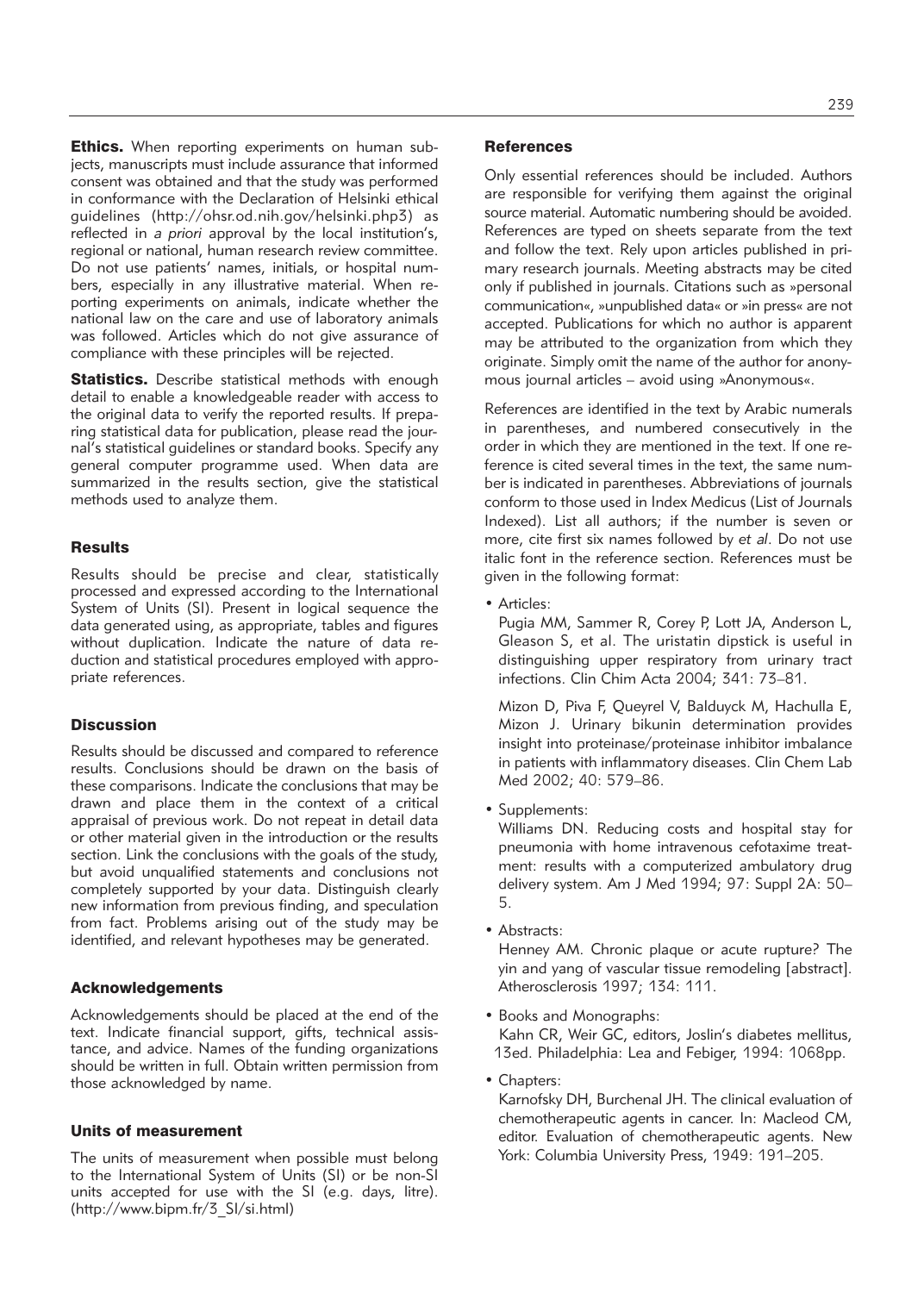## Tables

Submit tables on separate pages and number them consecutively using Roman numerals. Provide a short descriptive title, column headings, and (if necessary) footnotes to make each table self-explanatory. Refer to tables in the text as Table I, etc. Use Table I, etc. in the table legends. Please indicate in the manuscript the approximate position of each table.

## Figures

Illustrations will be reduced in size to fit, whenever possible, the width of a single column, i.e. 80 mm, or a double column, i.e. 168 mm. Ideally, single column figures should be submitted with a width of 100 mm, double column figures with a width of 210 mm. Lettering in all figures within the article should be uniform in style, preferably a sans serif typeface, and of sufficient size, so that it is readable at the final size of approximately 2 mm.

Uppercase letters A, B, C, etc. should be used to identify parts of multi-part figures. Cite all figures in the text in a numerical order. Indicate the approximate position of each figure. Refer to figures in the text as Figure 1, etc. Use Figure 1, etc. in the figure legends.

The first author's name, drawing number and top location are indicated on the back of the illustration.

The number of tables and figures should be rational.

Line drawing and photographs must be of high quality. Note that faint shading may be lost upon reproduction. All illustrations should be black and white and should be numbered in the order in which they are mentioned in the text. The figures must be saved as separate files and printouts appended to the manuscript. All photographic figures should be submitted in camera-ready form (i.e. with all extraneous areas removed) and saved as TIFF files at a resolution of 600 dpi. Line drawings should be professionally prepared and labelled (freehand files). Charts may be supplied as Excel spreadsheets (one chart per sheet). Where necessary, magnification should be shown using a scale marker. The figure legends (one per figure) should appear as a separate page at the end of the main text file. Any previously published illustrations should be accompanied by the written consent to replication of the copyright holder and an acknowledgement should be included in the legend. The full reference should also be included in the reference list.

## Figure legends

Provide figure legends on separate pages. Explain all symbols used in the figures. Remember to use the same abbreviations as in text.

## Nomenclature

Follow the rules of the IUPAC-IUB Commission on Biochemical Nomenclature, as in IUB *Biochemical Nomen -* *clature and Related Documents*, 3rd edition, obtainable from Biochemical Society Book Depot, P.O. Box 32, and Commerce Way, Colchester, CO2 8HP, U.K.

Enzyme names should be in accordance with the recommendations of the IUPAC-IUB Commission on Biochemical Nomenclature, 1978, as in *Enzyme Nomenclature*, published by Academic Press, New York, 1992. Genotypes should be given in italics, phenotypes should not be italicised. Nomenclature of bacterial genetics should follow Damerec et al. Genetics 1966; 54: 61–76.

## Abbreviations

Journal of Medical Biochemistry accepts standard *Journal* of Biological Chemistry abbreviations. Uncommon abbreviations should be defined, in parentheses, when they first appear in text. Abbreviations in the Title and in the Abstract should be avoided. All non-standard abbrevi ations should be listed alphabetically on the second page of the manuscript (see above), separated by semicolon. Start with the abbreviation, followed by a comma, and then give the explanation.

## **Offprints**

Page proofs will be sent electronically to the author for correspondence and must be returned promptly by e-mail, fax or post. The corresponding authors will receive a PDF file of their article. Corrections should be kept to a minimum. This should be completed and returned immediately. The corresponding author will also receive complimentary copy of the issue in which article appears.

## 6. Declaration of Interest

It is the policy of Journal of Medical Biochemistry to adhere in principle to the Conflict of Interest policy recommended by the International Committee of Medical Journal Editors (ICMJE, http://icmje.org/index.html#conflict). The authors must declare conflicts of interest (Conflict of Interest Statement). In specific, we request for the following: 1) all relevant potential conflicts of interest for each named author and/or a statement of no-conflicts if there are none relevant to the contents of the article for any author(s), 2) disclosure of how the article is funded, and in specific, the disclosure of any and all pharmaceutical company funding (partial of total) or a statement that there was no involvement of a pharmaceutical/other company (if this is the case) and 3) comprehensive explanation of the role of the sponsors in article preparation (if the article is sponsored in part or whole).

# 7. Copyright

It is a condition of publication that authors assign »License to Publish« document to Journal of Medical Biochemistry. Authors may, of course, use the article elsewhere after publication without prior permission from Journal of Medical Biochemistry, provided that acknowl